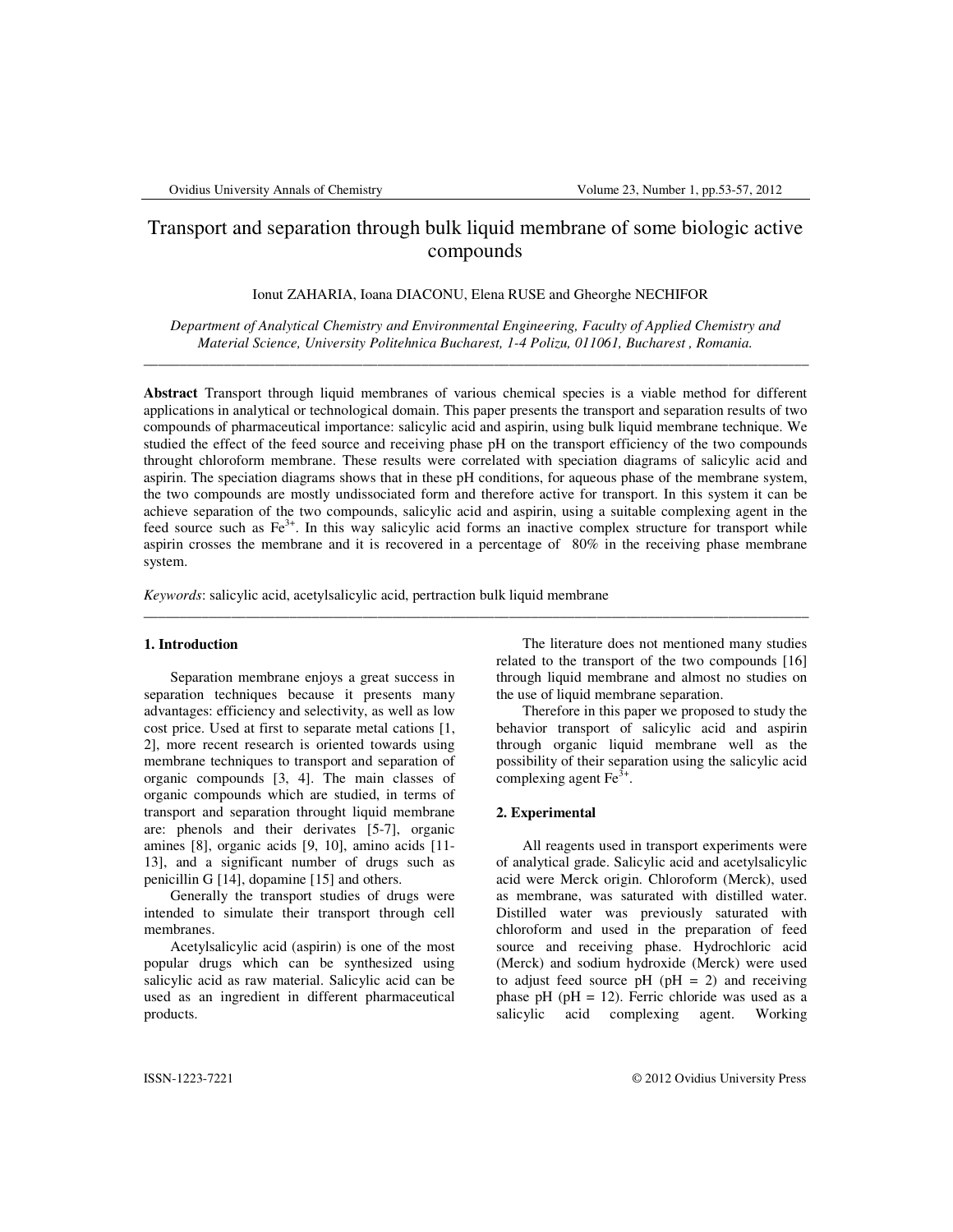temperature was  $25 \pm 1$ °C and the transport time was 3 hours.

The membrane system applied to study the transport and separation of salicylic acid and acetylsalicylic acid consists of:

- Feed source (FS) – aqueous solution of salicylic acid and/or acetylsalicylic acid, each in a concentration of  $10^{-3}$ ,  $10^{-4}$  mol/L. The separation experiments were realized as follows: in the feed source was added in excess than salicylic acid and aspirin concentration FeCl<sub>3</sub> ( $10^{-2}$  mol/L). The feed source was obtained acid pH with hydrochloric acid  $(pH = 1, 7 - 2, 2)$  and in a volume of 20 cm<sup>3</sup>.

- Membrane (M) – consisted of chloroform with a volume of  $50 \text{ cm}^3$ .

- Receiving phase (RP) – sodium hydroxide solution  $10^{-2}$  mol/L which provided a pH 12 to 12,3. The receiving phase volume was  $7 \text{ cm}^3$ .

The transport experiments were realised in a wall in wall type transport cell presented in **Fig. 1**.



**Fig. 1**. Experimental device of transport

At the basis of cell membrane is chloroform. Feed source is above the membrane, between central and outer tube and receiving phase is in the central tube. Receiving phase having a volume less than the feed phase along with the organic substrate transport, from feed source in to receiving phase, takes place his concentration.

The pH was measured with a combined glass/AgCl, Ag electrode, using a HI 3220-02 pHmeter. The salicylic acid and acetylsalicylic acid content from the aqueous phase was measured through molecular absorption spectrometry in the UV region using a GBC Cintra 6 series V-3656 spectrometer. Compounds studied have absorption bands at the following wavelengths: salicylic acid at  $\lambda = 295$  nm (in feed source and receiving phase), acetylsalicylic acid at  $\lambda = 273$  nm (in feed source) and  $\lambda = 295$  nm (in receiving phase) and the complex of salicylic acid and Fe<sup>3+</sup> at  $\lambda$  = 523 nm (in feed source) and at  $\lambda = 460$  nm (in receiving phase). The concentrations of salicylic acid and acetylsalicylic acid in the membrane phase were calculated from mass balance.

## **3. Results and discussions**

Generally, in the case of the transport of organic compounds with acid or alkaline character, the active forms for transport are molecular forms easily soluble in organic membrane. Salicylic acid and acetylsalicylic acid in aqueous solution can participate in proton transfer pH controlled equilibrium.



 $R = OH$ , OCOCH<sub>3</sub>

The degree of formation of active molecular transport species can be evaluated using speciation diagrams. Generally for a acid character compound  $H_nA$  formation level of a chemical species  $H_cA^{(n-c)}$ can be calculated using a relationship such as:

$$
\alpha_c = \frac{\left[H_c A^{(n-c)-}\right]}{C} \tag{1}
$$

where C is the initial concentration of  $H_nA$ 

In the particular case of the two new compounds studied in this paper can be calculated with the equation:

$$
\alpha_0 = \frac{1}{1 + 10^{pKa - pH}}\tag{2}
$$

degree of formation of ionic species, and the relationship: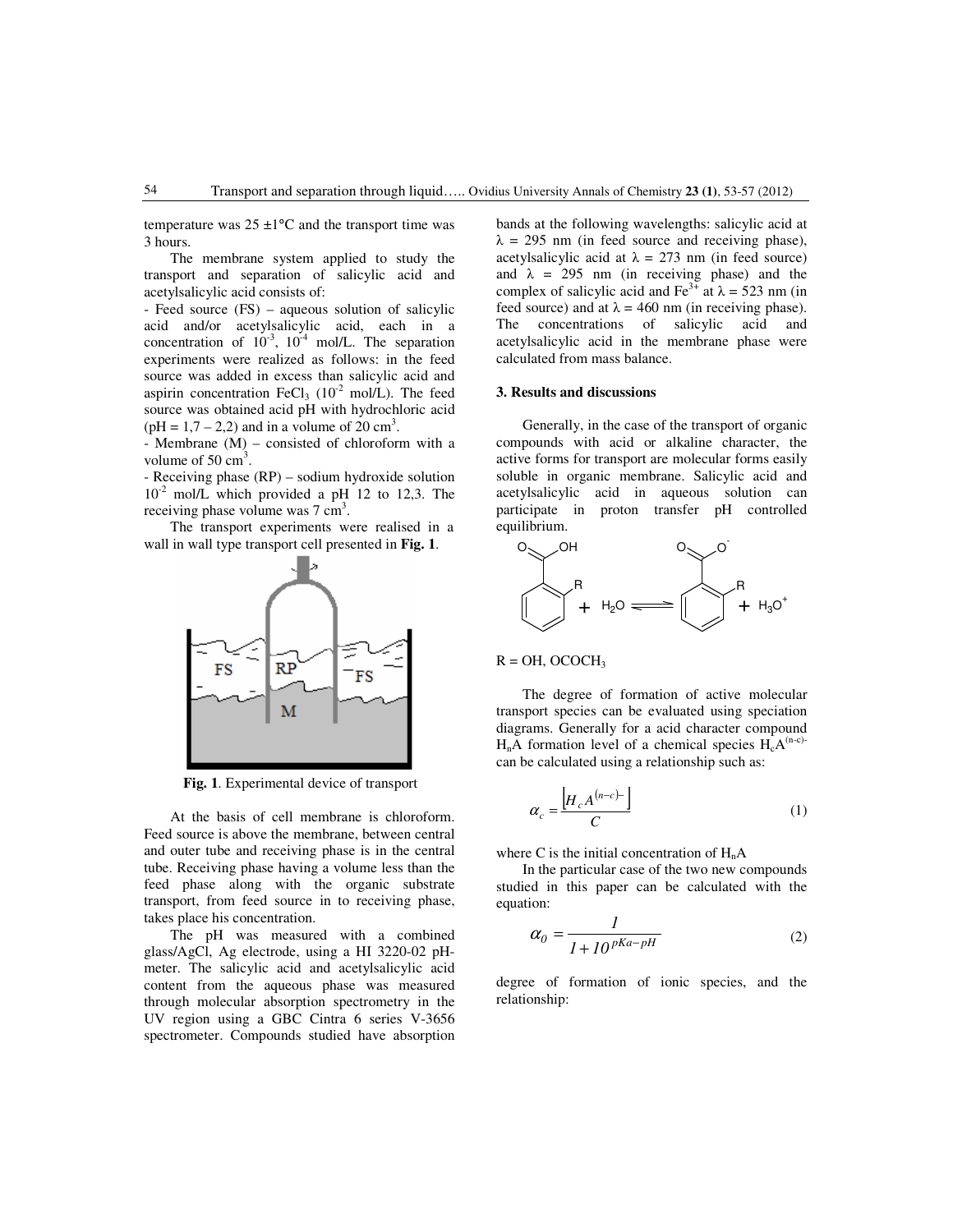$$
\alpha_{I} = \frac{I}{I + I0^{pH - pKa}}\tag{3}
$$

degree of formation of molecular species.

Speciation diagrams obtained by applying these relationships are presented in **Fig. 2** and **3**:





**Fig. 3**. Speciation diagram for acetylsalicylic acid

It is found that at  $pH = 2$  salicylic acid in aqueous solution, the molecular form proportion is 98,9 % and aspirin at a rate of 99,6%. At  $pH = 12$  salicylic acid and acetylsalicylic acid are in ionic form for more than 99%. Therefore the transport experiments were conducted at pH = 2 for feed source and  $pH = 12$  for receiving phase. Optimal  $pH$ conditions were confirmed by [17].

Transport performance of the two compounds were evaluated using the relationship:

$$
\%mol = \frac{C_i V}{C_{FS_0} V_{FS}}\tag{4}
$$

 $C_i$  – the concentration of component "i" in phase membrane system, at the end of the process

V – phase membrane system volume

 $C_{FS0}$  – feed source initial concentration

 $V_{FS}$  – receiving phase volume

In these conditions the transport takes places in the receiving phase through a reaction and which mechanism is presented in **Fig. 4.**

Experimental data obtained from transport of two organic compounds show that they can be transferred from a acid feed source through a chloroform membrane in a alkaline phase with significant efficiency (see **Fig. 5.**). Transport efficiency is 80 % salicylic acid and acetylsalicylic acid 88 %. These results can be directly related to the chemical potential gradient within the membrane system.



Fig. 4. Transport mechanism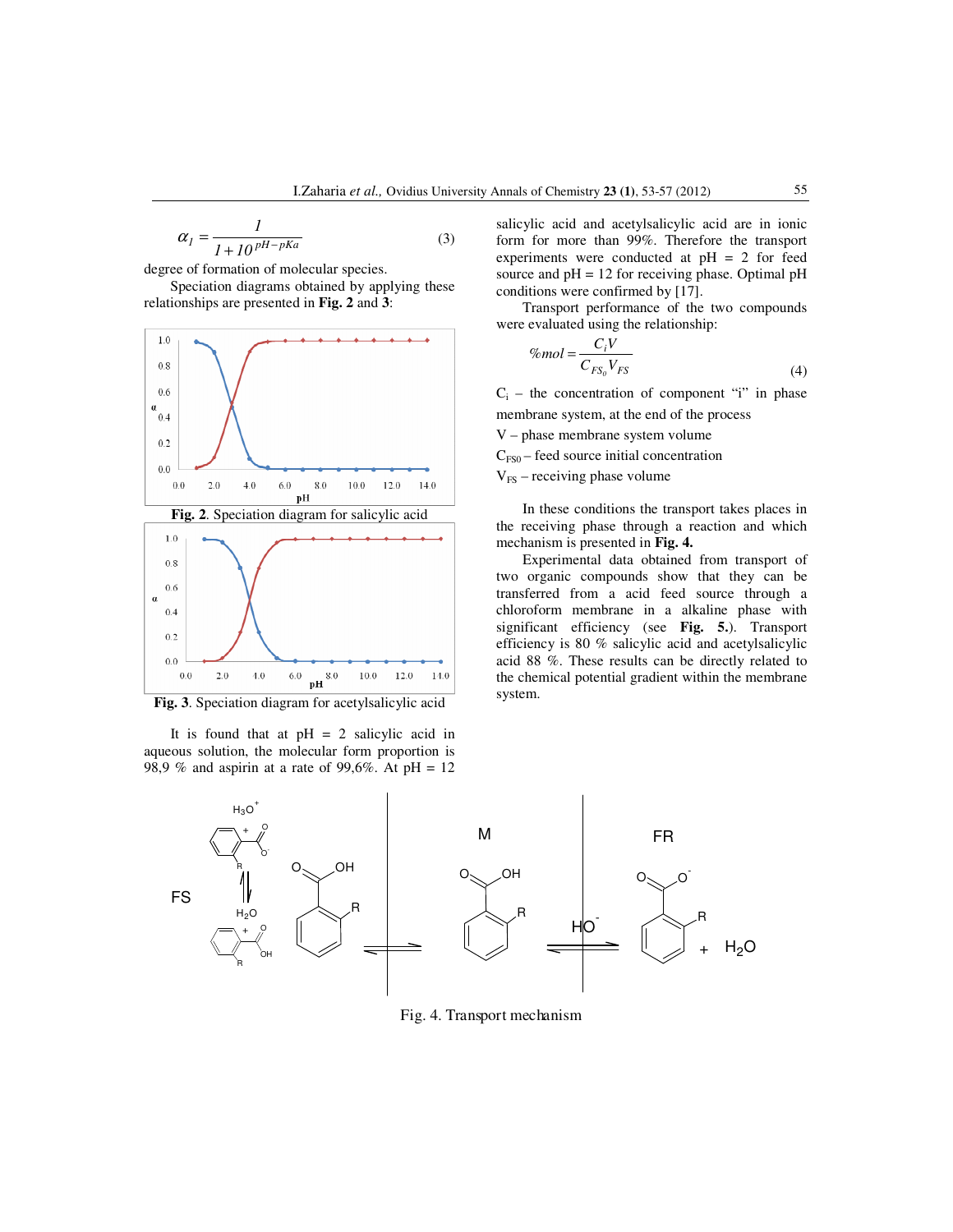

**Fig.5**. Results transport salicylic acid and acetylsalicylic acid (aspirin) through organic liquid membrane. Feed source: salicylic acid and acetylsalicilic acid solution each at a concentration of  $10^{-3}$  mol/L in the presence oh HCl concentration 10<sup>-2</sup> mol/L; Membrane: chloroform; Receiving phase: NaOH solution at a concentration of  $10^{-2}$ mol/L.

By introducing cation  $Fe<sup>3+</sup>$  in the feed source, they can form inactive electrical charge carriers transport complexes with salicylic acid. This hypothesis was confirmed by experimental data presented in **Fig. 6.**



**Fig.6**. Results transport of salicylic acid and acetylsalicylic acid in the presence of  $Fe<sup>3+</sup>$  through organic liquid membrane. Feed source: salicylic acid and acetylsalicilic acid solution in a concentration of 10<sup>-3</sup>, 10<sup>-4</sup>mol/L in the presence of  $Fe<sup>3+</sup>$  concentration  $10^{-2}$  mol/L and HCl concentration  $10^{-2}$  mol/L; Membrane: chloroform; Receiving phase: NaOH solution at a concentration of  $10^{-2}$  mol/L.

Transport results in a mixture of salicylic acid and acetylsalicylic acid in the presence of  $Fe<sup>3+</sup>$ cations exclusively reveal the blocking effect of transport through chloroform membrane of salicylic acid compared with acetylsalicylic acid (**Fig.7.**). Aspirin cross the membrane and recovered in 80 % membrane system receiving phase.



**Fig.7.** Results transports of a mixture consist of salicylic acid and acetylsalicylic acid in the presence of Fe<sup>3+</sup> through organic liquid membrane. Feed source: salicylic acid and acetylsalicilic acid solution in a concentration of  $10^4$ mol/L in the presence of  $Fe<sup>3+</sup>$  concentration  $10^{-2}$  mol/L and HCl concentration  $10^{-2}$  mol/L; Membrane: chloroform; Receiving phase:NaOH solution at a concentration of  $10^{-2}$  mol/L.

## **4. Conclusion**

The experimental results presented in this work reveal the possibility of transport with significant yields of two compounds with biological importance through a chloroform liquid membrane. The transport efficiency of salicylic acid was < 10 % and of the acetylsalicylic acid was 80%. In this system it can be achieved the separation of the two compounds using a suitable complexing agent form salicylic acid such as  $Fe<sup>3+</sup>$ . In this way salicylic acid form an inactive transport complex while aspirin crosses the membrane and recovered in a percentage of 80% in the membrane system receiving phase.

### **5. Acknowledgments**

This reserch was supported by the Sectoral Operational Programme Human Resources Development 2007-2013 of the Romanian Ministry of Labour, Family and Social Protection through the Financial Agreement POSDRU/88/1.5/S/60203**.**